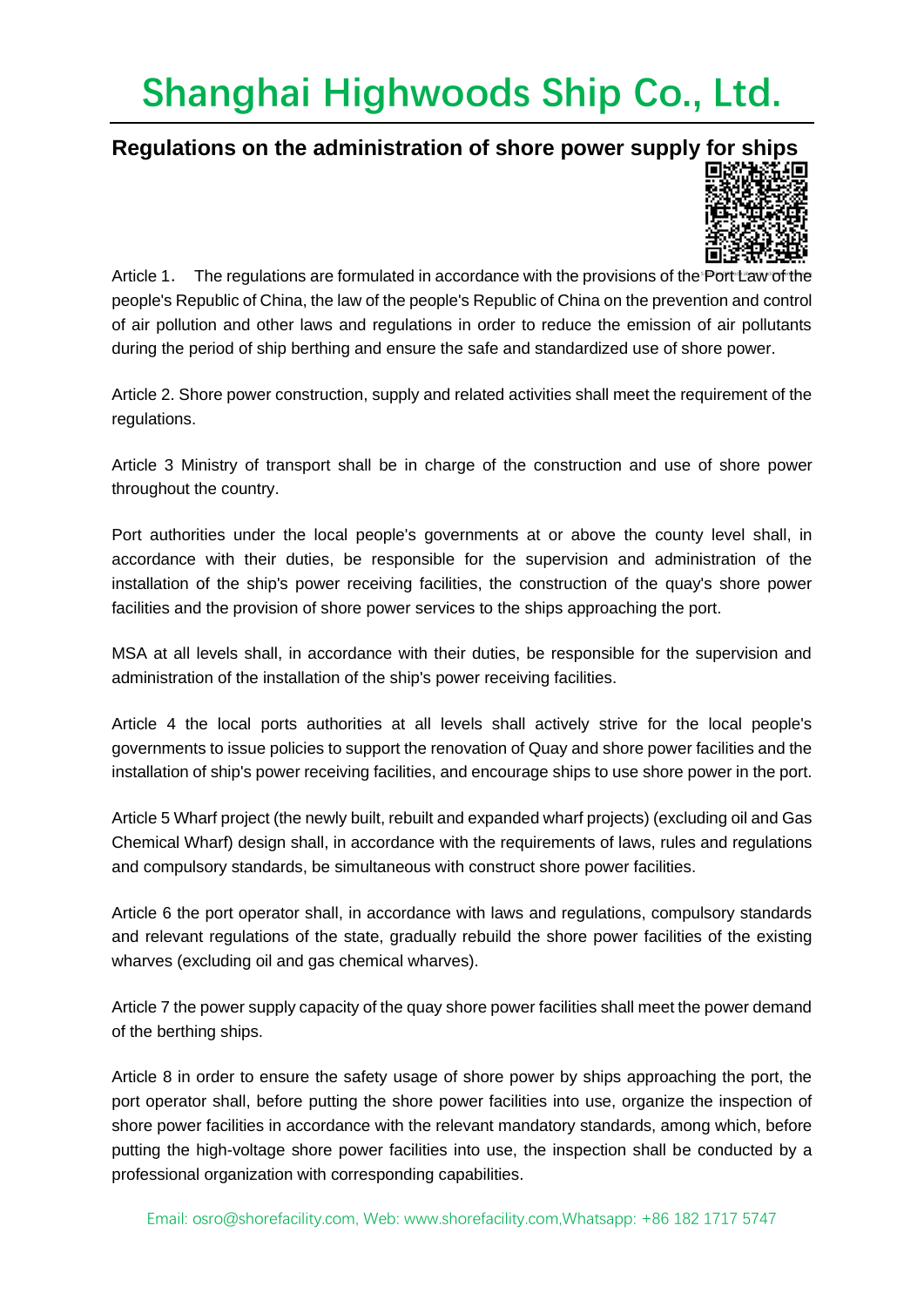Article 9. The power reception facilities on board of Chinese flag ships shall meet the requirement of ship technical specification, shall pass the inspection by ship classification.

Article 10 Chinese flag ship berthing in the air pollution emission control area needs to meet the requirements of air pollution emission and install the ship's power receiving facilities, the corresponding waterway transport operators shall formulate the installation plan of the ship's power receiving facilities and organize the implementation.

Article 11 vessels (except tankers) with power receiving facilities shall use shore power if they have berthed for more than 3 hours in coastal ports and for more than 2 hours in inland ports, and no effective alternative measures have been used; in case of temporary failure of vessels or quay shore power facilities, or severe weather, accidents, shore power cannot be used.

If the berthing time of a ship is less than the time specified in the preceding paragraph, the use of shore power shall be encouraged.

Article 12 the shore power consumption of a ship shall not be included in the statistical scope of port energy consumption.

Article 13 the port operator and [shore power supply enterprise](mailto:osro@shorefacility.com) shall share the main technical parameters and other information of the shore power facilities of the wharf, open to the public through websites and other channels, and submit them to the local port authority.

The local port authorities shall summarize the information of all the terminals and shore power facilities under its jurisdiction, open to the public through websites and other channels, notify MSA.

Article 14 before ship berthing, [shore power supply enterprise](mailto:osro@shorefacility.com) shall provide the ship operator with information on the equipment of the ship's power receiving facilities and the main technical parameters, etc.

Article 15 Where shore power should be used in accordance with the provisions of Article 11, the port authority shall indicate the ships to berth at terminals with corresponding shore power supply capacity, and encourage other ships with power receiving facilities to berth at the berths with shore power supply facilities.

Article 16 Ships using shore power, port operators shall be encouraged to give priority to berthing, reduction or exemption of service charges for shore power, priority of passing through the gates or priority of passing, etc.

Article 17 shore power supply enterprises and waterway transport operators shall establish and improve the management, use, maintenance system and operation procedures of shore power facilities and ship power receiving facilities at the wharf, shall repair the faults in time.

Article 18 the [shore power supply enterprises](mailto:osro@shorefacility.com) and ships shall truthfully record the use of shore power equipment and facilities and keep them for at least 2 years. The records mainly include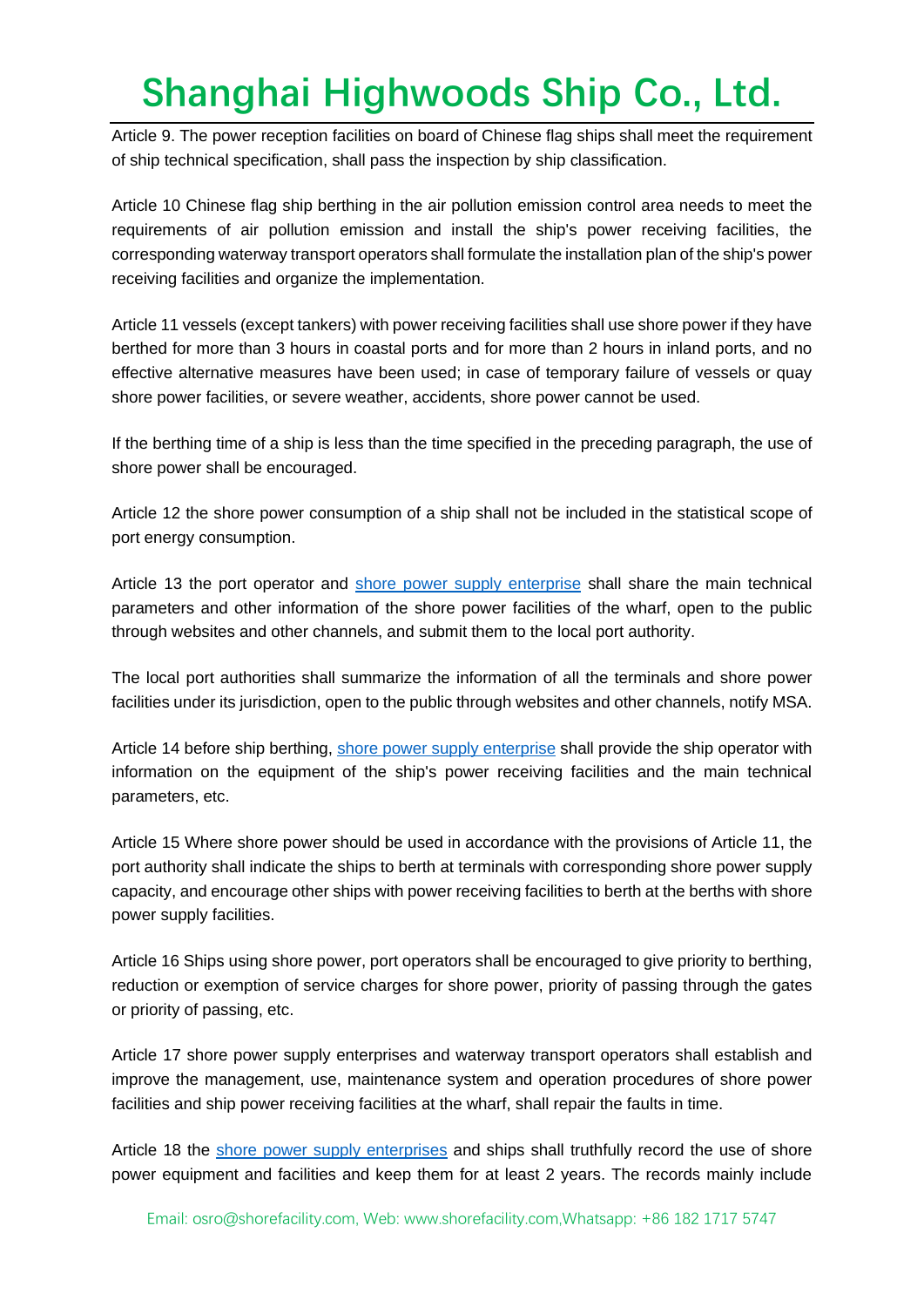berth name, ship name, berthing and departure time, starting and ending time of shore power use, power consumption, etc. In case of failure of shore power facilities or ship power receiving facilities at the wharf, the failure time, failure condition and repair time shall also be recorded.

The [shore power supply enterprise](mailto:osro@shorefacility.com) shall, in accordance with the relevant provisions, report the shore power supply information to the local port authority. The ship shall, in accordance with the requirements for the collection and management of energy consumption data of the ship, report the use of shore power to MSA and keep the records of the use of shore power on board for future reference.

Article 19 port operators, [shore power supply enterprises](mailto:osro@shorefacility.com) and ships shall formulate emergency response plans for incidents, make emergency handling procedures for various incidents during the use of shore power, conduct regular drills and revise them in due time.

Article 20 Shore power supply enterprises and waterway transport operators shall get operators trained with operation skills, equipment use, operation procedures, safety protection and emergency response.

Article 21 port operators, shore power supply enterprises and waterway transport operators shall clearly clarify the safety responsibilities of shore power use of each party. Port operators, shore power supply enterprises and waterway transport operators are encouraged to purchase shore power safety liability insurance.

Article 22 the construction and inspection of Quay shore power facilities, port operators and shore power supply enterprises providing shore power to ships approaching the port, installation of ship power receiving facilities by waterway transport operators shall be supervised and inspected by the municipal and county transportation (port) competent departments.

By means of documents check, MSA may check whether the ship's power receiving facilities meet the requirements of these measures and the technical rules for the statutory inspection of ships, and the use of shore power by ships, etc.

The port authority and MSA shall formulate relevant supervision and inspection systems, and exchange information in regular basis.

Article 23 If a project unit of a new, rebuilt or expanded port project or a port operator of a built wharf violates Articles 5 and 6, or a port operator violates the provisions of Article 15, the local transportation (port) authority shall order it to make corrections within a time limit.

Article 24 If a domestic navigation vessel fails to install the power receiving facilities in accordance with the provisions of Article 10, MSA shall notify the competent department of transport in the place where the waterway transport operator is registered; if an international navigation vessel fails to install the power receiving facilities in accordance with the provisions of article 10, MSA shall report to the Ministry of transport on a regular basis after summarizing.